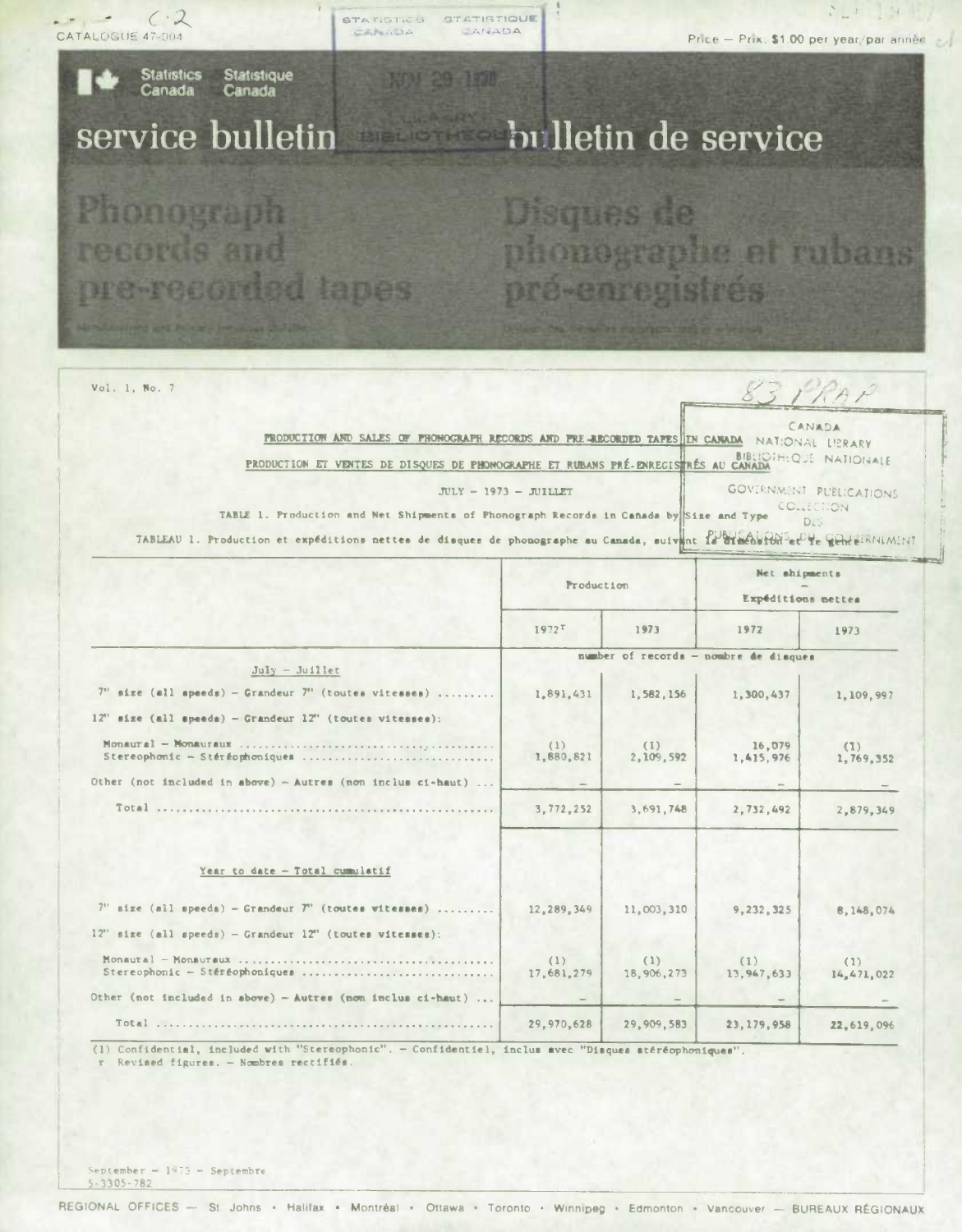$\begin{tabular}{|l|c|c|c|} \hline \textbf{Submatrix} & \textbf{if} & \textbf{if} & \textbf{if} \\ \hline \textbf{Addation} & \textbf{Aut}(n) & \textbf{if} \\ \hline \end{tabular}$ 

**MARY AS WORK** 

**STANDARD BAR PUORHYOIJEIN**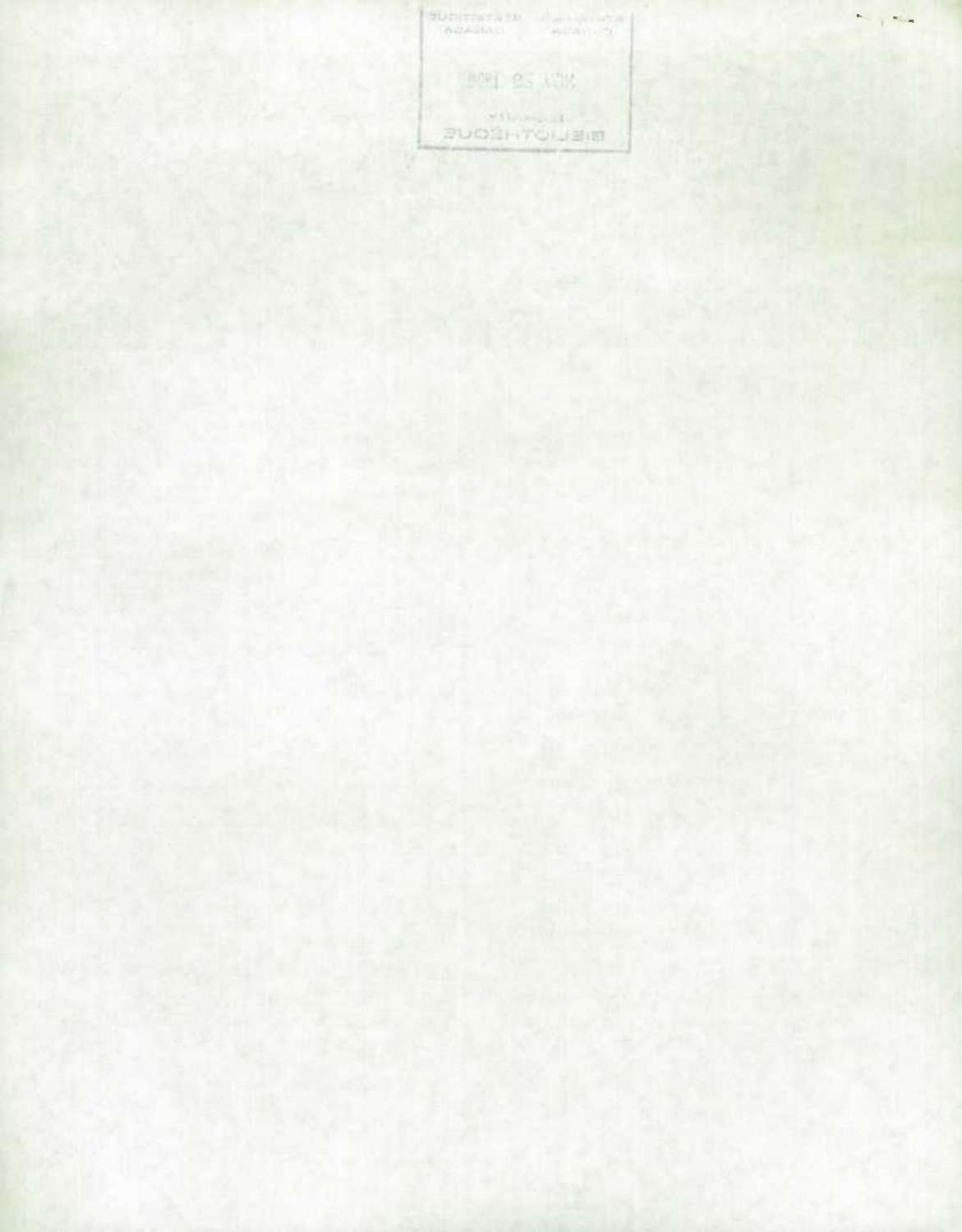TABLE 2. Sales of Domestic Phonograph Records in Canada by Areas, etc. TABIEAU 2. Ventes de diaques de phonographe pressés au Canada par région, etc.

|                                                                                                                                      | Net value of sales (distributor's<br>net selling price)<br>Valeur nette des ventes (prix de<br>vente net du distributeur) |                        |  |
|--------------------------------------------------------------------------------------------------------------------------------------|---------------------------------------------------------------------------------------------------------------------------|------------------------|--|
|                                                                                                                                      |                                                                                                                           |                        |  |
|                                                                                                                                      | 1972                                                                                                                      | 1973                   |  |
|                                                                                                                                      | dollars                                                                                                                   |                        |  |
| $July - Juillet$                                                                                                                     |                                                                                                                           |                        |  |
|                                                                                                                                      |                                                                                                                           |                        |  |
| Atlantic provinces - Provinces de l'Atlantique                                                                                       | 140,872                                                                                                                   | 180,637                |  |
| Quebec and Eastern Ontario - Québec et l'est de l'Ontario                                                                            | 863, 812                                                                                                                  | 1,015,378              |  |
| Lakehead Ontario, Manitoba and Saskatchewan - Tête des Grands Lacs de                                                                | 1,104,889                                                                                                                 | 1, 234, 593            |  |
|                                                                                                                                      | 164,182                                                                                                                   | 164.890                |  |
|                                                                                                                                      | 293,953                                                                                                                   | 260, 117               |  |
|                                                                                                                                      | 428, 277                                                                                                                  | 532,384                |  |
|                                                                                                                                      | 2,995,985                                                                                                                 | 3, 387, 999            |  |
|                                                                                                                                      |                                                                                                                           |                        |  |
| Undistributed - Non-distribués:                                                                                                      |                                                                                                                           |                        |  |
| Record club sales(1) - Ventes des clubs de disques(1)                                                                                | (3)                                                                                                                       | (3)                    |  |
| Custom sales, liquidation sales, etc.(2) - Ventes sur commande spéciale,                                                             |                                                                                                                           |                        |  |
|                                                                                                                                      | 460,406                                                                                                                   | 401,595                |  |
| Total<br>.                                                                                                                           | 460,406                                                                                                                   | 401,595                |  |
|                                                                                                                                      |                                                                                                                           |                        |  |
| Year to date - Total cumulatif                                                                                                       |                                                                                                                           |                        |  |
|                                                                                                                                      |                                                                                                                           |                        |  |
| Atlantic provinces - Provinces de l'Atlantique<br>Quebec and Eastern Ontario - Québec et l'est de l'Ontario                          | 1,721,470<br>7,677,352                                                                                                    | 1,154,010<br>8.523.245 |  |
|                                                                                                                                      | 9,767,486                                                                                                                 | 10, 340, 748           |  |
| Lakehead Ontario, Manitoba and Saskatchewan - Tête des Grands Lacs de                                                                |                                                                                                                           |                        |  |
|                                                                                                                                      | 1,464,351                                                                                                                 | 1,568,923              |  |
|                                                                                                                                      | 2, 245, 843                                                                                                               | 2,281.279              |  |
|                                                                                                                                      | 3, 584, 163                                                                                                               | 3,946,147              |  |
|                                                                                                                                      | 26,460,665                                                                                                                | 27.814.352             |  |
|                                                                                                                                      |                                                                                                                           |                        |  |
| Undistributed $-$ Non-distribués:                                                                                                    |                                                                                                                           |                        |  |
| Record club sales(1) - Ventes des clubs de disques(1)<br>Custom sales. liquidation sales, etc. $(2)$ - Ventes sur commande spéciale, | (3)                                                                                                                       | (3)                    |  |
|                                                                                                                                      | 3,620.8987                                                                                                                | 5,061,997              |  |
|                                                                                                                                      | 3,620,898                                                                                                                 | 5,061,997              |  |

Quebec and Eastern Ontario: Includes the Ottawa<br>Valley and Eastern Ontario as far west as Québec et l'est de l'Ontario: Y compris la vallée de l'Outaouais et l'est de l'Ontario, à l'ouest jusqu'à Kingston. Kingston. Eingston.<br><u>Ontario</u>: Sauf l'est de l'Ontario, la vallée de<br>l'Outaouais et la Tête des Grands Laca, en Ontario,<br>la partie nord-ouest de l'Ontario jusqu'à l'est de Ontario: Excludes Eastern Ontario, the Ottawa Valley and Lakehead Ontario, the Northwestern<br>part of Ontario as far east as Thunder Bay. Thunder Bay.

(1) Shown at estimated distributor's selling price. - Valeurs fondées sur une évaluation des prix de vente des distributeurs.

(2) Shown at actual net billing price. - Valeurs fondées sur les prix réels nets facturés.<br>(3) Confidential, included with "Custom saleurs". - Confidentiel, inclus avec "Ventes sur commande spéciale".<br>F Bevised figures - N

Revised figures. - Nombres rectifiés.

 $\rightarrow$ 

 $\bullet$  .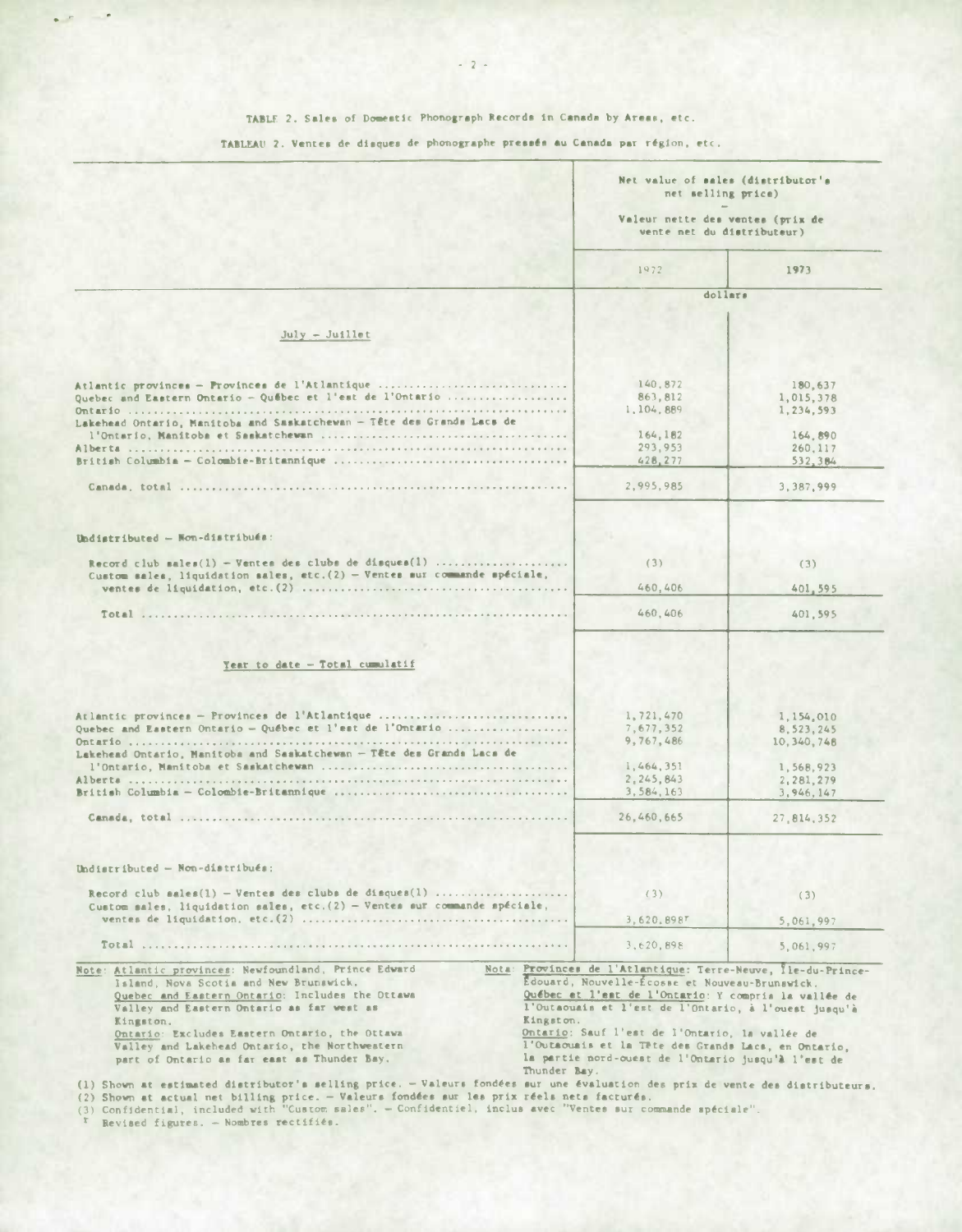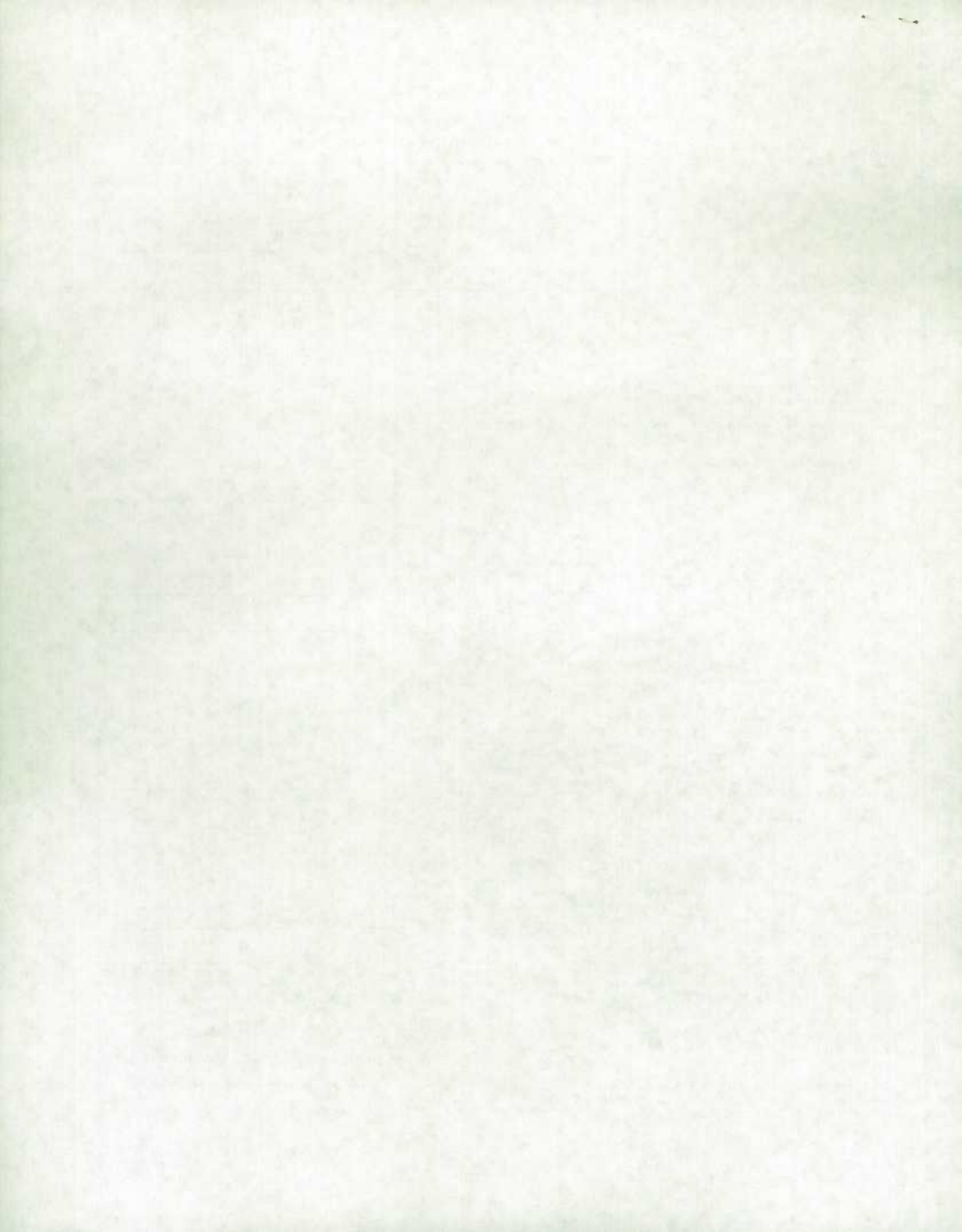## TABLE 3. Sales of Pre-recorded Tapes in Canada by Areas, etc.

TABLEAU 3. Ventes de rubans pré-enregistrés au Canada par région, etc.

|                                                                                                                                                                                                                                                                                                                                                                                                                                                                                                                                                                                                                                                                                                             |                                                                                                                                                                                                                                                                                                                                                                                                                           | Net value of sales (distributor's<br>net selling price)<br>Valaur nette des ventes (prix de<br>vente net du distributeur) |                                                    |  |
|-------------------------------------------------------------------------------------------------------------------------------------------------------------------------------------------------------------------------------------------------------------------------------------------------------------------------------------------------------------------------------------------------------------------------------------------------------------------------------------------------------------------------------------------------------------------------------------------------------------------------------------------------------------------------------------------------------------|---------------------------------------------------------------------------------------------------------------------------------------------------------------------------------------------------------------------------------------------------------------------------------------------------------------------------------------------------------------------------------------------------------------------------|---------------------------------------------------------------------------------------------------------------------------|----------------------------------------------------|--|
|                                                                                                                                                                                                                                                                                                                                                                                                                                                                                                                                                                                                                                                                                                             | 1972                                                                                                                                                                                                                                                                                                                                                                                                                      |                                                                                                                           | 1973                                               |  |
|                                                                                                                                                                                                                                                                                                                                                                                                                                                                                                                                                                                                                                                                                                             |                                                                                                                                                                                                                                                                                                                                                                                                                           | dollars                                                                                                                   |                                                    |  |
|                                                                                                                                                                                                                                                                                                                                                                                                                                                                                                                                                                                                                                                                                                             |                                                                                                                                                                                                                                                                                                                                                                                                                           |                                                                                                                           |                                                    |  |
| $July - Juillet$                                                                                                                                                                                                                                                                                                                                                                                                                                                                                                                                                                                                                                                                                            |                                                                                                                                                                                                                                                                                                                                                                                                                           |                                                                                                                           |                                                    |  |
|                                                                                                                                                                                                                                                                                                                                                                                                                                                                                                                                                                                                                                                                                                             |                                                                                                                                                                                                                                                                                                                                                                                                                           |                                                                                                                           |                                                    |  |
| Atlantic provinces - Provinces de l'Atlantique<br>Quebec and Eastern Ontario - Québec et l'est de l'Ontario<br>Lakehead Ontario, Manitoba and Saskatchewan - Tâte des Grands Lacs de                                                                                                                                                                                                                                                                                                                                                                                                                                                                                                                        | 71.793<br>284, 215<br>677,286<br>99.127<br>150.651                                                                                                                                                                                                                                                                                                                                                                        |                                                                                                                           | 55.656<br>317,521<br>693,602<br>111,720<br>282,436 |  |
|                                                                                                                                                                                                                                                                                                                                                                                                                                                                                                                                                                                                                                                                                                             | 217, 336                                                                                                                                                                                                                                                                                                                                                                                                                  |                                                                                                                           | 212,282                                            |  |
|                                                                                                                                                                                                                                                                                                                                                                                                                                                                                                                                                                                                                                                                                                             | 1,500,408                                                                                                                                                                                                                                                                                                                                                                                                                 |                                                                                                                           | 1,673,217                                          |  |
|                                                                                                                                                                                                                                                                                                                                                                                                                                                                                                                                                                                                                                                                                                             |                                                                                                                                                                                                                                                                                                                                                                                                                           |                                                                                                                           |                                                    |  |
|                                                                                                                                                                                                                                                                                                                                                                                                                                                                                                                                                                                                                                                                                                             |                                                                                                                                                                                                                                                                                                                                                                                                                           |                                                                                                                           |                                                    |  |
| Undistributed - Non-distribués:                                                                                                                                                                                                                                                                                                                                                                                                                                                                                                                                                                                                                                                                             |                                                                                                                                                                                                                                                                                                                                                                                                                           |                                                                                                                           |                                                    |  |
| Record club sales(1) - Ventes des clubs de disques(1)<br>Custom sales, liquidation sales, etc. (2) - Ventes sur commande spéciale,                                                                                                                                                                                                                                                                                                                                                                                                                                                                                                                                                                          | (3)                                                                                                                                                                                                                                                                                                                                                                                                                       |                                                                                                                           | (3)                                                |  |
|                                                                                                                                                                                                                                                                                                                                                                                                                                                                                                                                                                                                                                                                                                             | 170.991                                                                                                                                                                                                                                                                                                                                                                                                                   |                                                                                                                           | 264, 137                                           |  |
|                                                                                                                                                                                                                                                                                                                                                                                                                                                                                                                                                                                                                                                                                                             | 170,991                                                                                                                                                                                                                                                                                                                                                                                                                   |                                                                                                                           | 264, 137                                           |  |
|                                                                                                                                                                                                                                                                                                                                                                                                                                                                                                                                                                                                                                                                                                             |                                                                                                                                                                                                                                                                                                                                                                                                                           |                                                                                                                           |                                                    |  |
| Tear to date - Total cumulatif                                                                                                                                                                                                                                                                                                                                                                                                                                                                                                                                                                                                                                                                              |                                                                                                                                                                                                                                                                                                                                                                                                                           |                                                                                                                           |                                                    |  |
| Atlantic provinces - Provinces de l'Atlantique<br>Quebec and Eastern Ontario - Québec et l'est de l'Ontario                                                                                                                                                                                                                                                                                                                                                                                                                                                                                                                                                                                                 | 1,906,503                                                                                                                                                                                                                                                                                                                                                                                                                 | 582, 838                                                                                                                  | 557.594<br>2,715.561                               |  |
| Lakehead Ontario, Manitoba and Saskatchewan - Tête des Grands Lacs de                                                                                                                                                                                                                                                                                                                                                                                                                                                                                                                                                                                                                                       | 4,786,020                                                                                                                                                                                                                                                                                                                                                                                                                 |                                                                                                                           | 5.631.378                                          |  |
|                                                                                                                                                                                                                                                                                                                                                                                                                                                                                                                                                                                                                                                                                                             |                                                                                                                                                                                                                                                                                                                                                                                                                           | 649.487                                                                                                                   | 834, 881                                           |  |
|                                                                                                                                                                                                                                                                                                                                                                                                                                                                                                                                                                                                                                                                                                             | 1.216.524<br>1,332,526                                                                                                                                                                                                                                                                                                                                                                                                    |                                                                                                                           | 1.520.795<br>1.583.564                             |  |
|                                                                                                                                                                                                                                                                                                                                                                                                                                                                                                                                                                                                                                                                                                             | 10,473,898                                                                                                                                                                                                                                                                                                                                                                                                                |                                                                                                                           | 12, 843, 773                                       |  |
|                                                                                                                                                                                                                                                                                                                                                                                                                                                                                                                                                                                                                                                                                                             |                                                                                                                                                                                                                                                                                                                                                                                                                           |                                                                                                                           |                                                    |  |
|                                                                                                                                                                                                                                                                                                                                                                                                                                                                                                                                                                                                                                                                                                             |                                                                                                                                                                                                                                                                                                                                                                                                                           |                                                                                                                           |                                                    |  |
| Undistributed - Non-distribués:                                                                                                                                                                                                                                                                                                                                                                                                                                                                                                                                                                                                                                                                             |                                                                                                                                                                                                                                                                                                                                                                                                                           |                                                                                                                           |                                                    |  |
| Record club sales(1) - Ventes des clubs de disques(1)                                                                                                                                                                                                                                                                                                                                                                                                                                                                                                                                                                                                                                                       | (3)                                                                                                                                                                                                                                                                                                                                                                                                                       |                                                                                                                           | (3)                                                |  |
| Custom sales, liquidation sales, etc. (2) - Ventes sur commande spéciale,                                                                                                                                                                                                                                                                                                                                                                                                                                                                                                                                                                                                                                   |                                                                                                                                                                                                                                                                                                                                                                                                                           |                                                                                                                           |                                                    |  |
|                                                                                                                                                                                                                                                                                                                                                                                                                                                                                                                                                                                                                                                                                                             | 1,359.053 <sup>r</sup>                                                                                                                                                                                                                                                                                                                                                                                                    |                                                                                                                           | 3,120,987                                          |  |
|                                                                                                                                                                                                                                                                                                                                                                                                                                                                                                                                                                                                                                                                                                             | 1,359,053                                                                                                                                                                                                                                                                                                                                                                                                                 |                                                                                                                           | 3,120,987                                          |  |
| Note: Atlantic provinces: Newfoundland, Prince Edward<br>Island, Nova Scotia and New Brunswick.<br>Quebec and Eastern Ontario: Includes the Ottawa<br>Valley and Eestern Ontario as far west as<br>Kingston.<br>Ontario: Excludes Eastern Ontario, the Ottawa<br>Valley and Lakehead Ontario, the Northwestern<br>Part of Ontario as far east as Thunder Bay.<br>(1) Shown at estimated distributor's selling price. - Valeurs fondées sur une évaluation des prix de vente des distributeurs.<br>(2) Shown at actual net billing price. - Valeurs fondées sur les prix réels nets facturés.<br>(3) Confidential, included with "Custom sales". - Confidentiel, inclus avec "Ventes sur commande spéciale". | Nota: Provinces de l'Atlantique: Terre-Neuve, Ile-du-Prince-<br>Édouard, Nouvelle-Écosse et Nouveau-Brunswick.<br>Québec et l'est de l'Ontario: Y compris la vallée de<br>l'Outsouais et l'est de l'Ontario, à l'ouest jusqu'à<br>Kingston.<br>Ontario: Sauf l'est de l'Ontario, la vallée de<br>l'Outaquais et la Tète des Grands Lacs en Ontario.<br>la partie nord-ouest de l'Ontario jusqu'à l'est de<br>Thunder Bay. |                                                                                                                           |                                                    |  |
| r Revised figures. - Nombres rectifiés.                                                                                                                                                                                                                                                                                                                                                                                                                                                                                                                                                                                                                                                                     |                                                                                                                                                                                                                                                                                                                                                                                                                           |                                                                                                                           |                                                    |  |

 $\epsilon$  .

 $\overline{\phantom{a}}$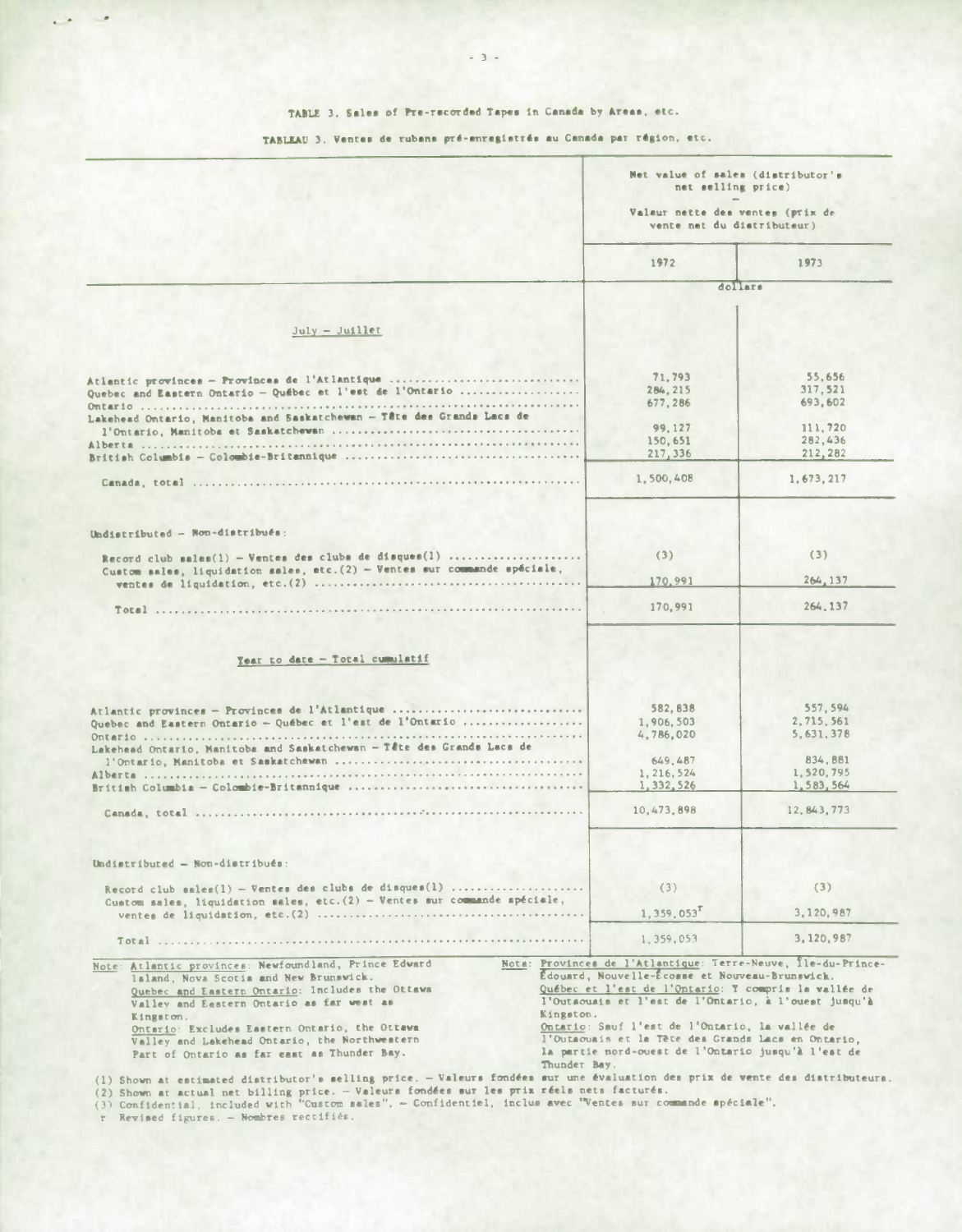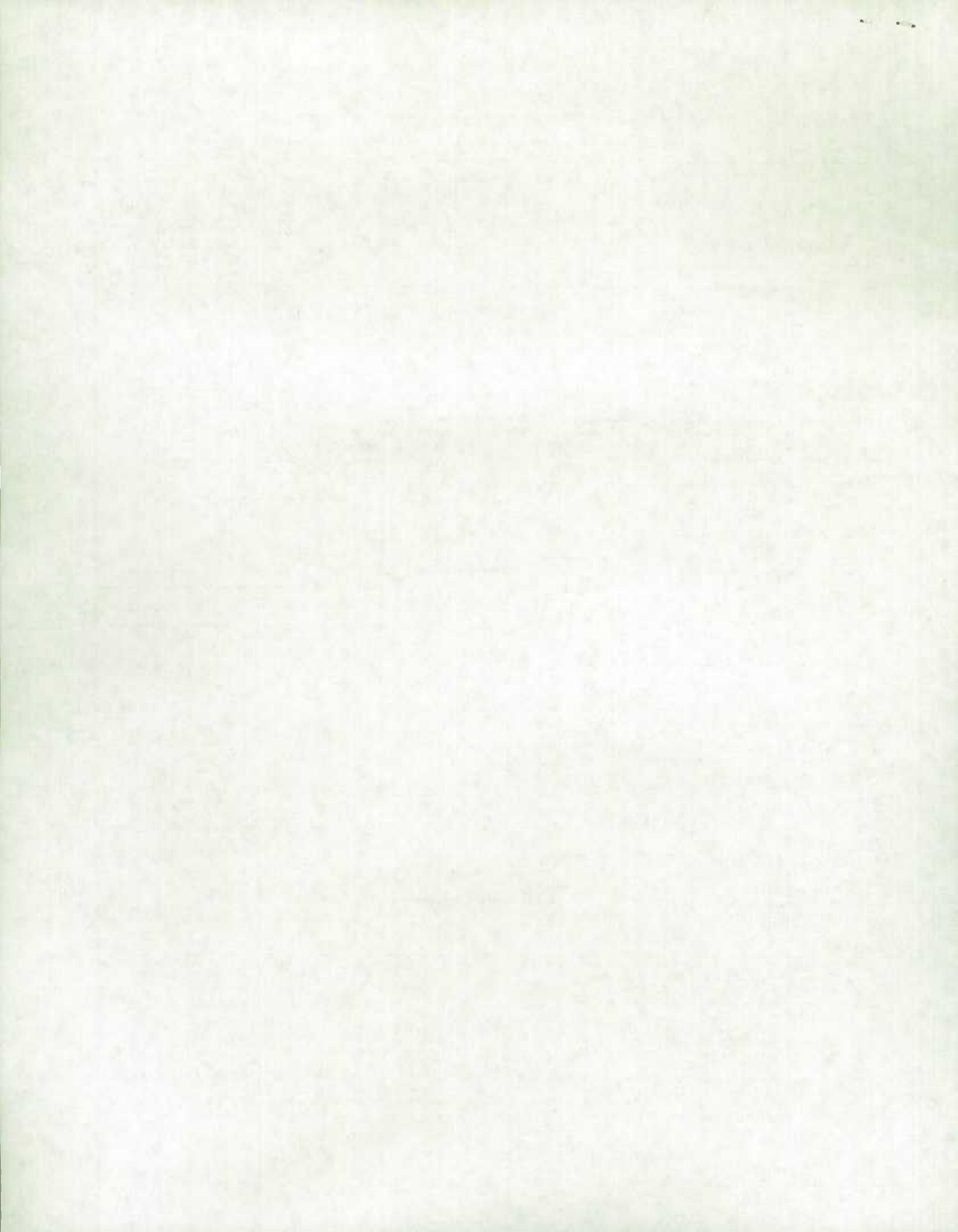## TABLE 4. Production and Net Shipments of Pre-recorded Tapes

|                                                                                                                                                                                                                                                                                                                                                                                                                                                                                                                                                                                                                                                                                        | Production                                                                                                                                                                                                                                                                                                                                                                                                                                                                                                                                                                                                                                                                                                                                                                       |                         | Net shipments.<br>Expéditions nettes |               |  |
|----------------------------------------------------------------------------------------------------------------------------------------------------------------------------------------------------------------------------------------------------------------------------------------------------------------------------------------------------------------------------------------------------------------------------------------------------------------------------------------------------------------------------------------------------------------------------------------------------------------------------------------------------------------------------------------|----------------------------------------------------------------------------------------------------------------------------------------------------------------------------------------------------------------------------------------------------------------------------------------------------------------------------------------------------------------------------------------------------------------------------------------------------------------------------------------------------------------------------------------------------------------------------------------------------------------------------------------------------------------------------------------------------------------------------------------------------------------------------------|-------------------------|--------------------------------------|---------------|--|
|                                                                                                                                                                                                                                                                                                                                                                                                                                                                                                                                                                                                                                                                                        | 1972 <sup>T</sup>                                                                                                                                                                                                                                                                                                                                                                                                                                                                                                                                                                                                                                                                                                                                                                | 1973                    | 1972r                                | 1973          |  |
|                                                                                                                                                                                                                                                                                                                                                                                                                                                                                                                                                                                                                                                                                        | number of units - nombre d'unités                                                                                                                                                                                                                                                                                                                                                                                                                                                                                                                                                                                                                                                                                                                                                |                         |                                      |               |  |
| $July - Juillet$                                                                                                                                                                                                                                                                                                                                                                                                                                                                                                                                                                                                                                                                       |                                                                                                                                                                                                                                                                                                                                                                                                                                                                                                                                                                                                                                                                                                                                                                                  |                         |                                      |               |  |
| Cartridges - 8 track - Cartouches - 8 pistes                                                                                                                                                                                                                                                                                                                                                                                                                                                                                                                                                                                                                                           | 526,256                                                                                                                                                                                                                                                                                                                                                                                                                                                                                                                                                                                                                                                                                                                                                                          | 564,492                 | 386, 227                             | 420,469       |  |
| Cartridges - 4 track - Cartouches - 4 pistes                                                                                                                                                                                                                                                                                                                                                                                                                                                                                                                                                                                                                                           |                                                                                                                                                                                                                                                                                                                                                                                                                                                                                                                                                                                                                                                                                                                                                                                  |                         |                                      |               |  |
|                                                                                                                                                                                                                                                                                                                                                                                                                                                                                                                                                                                                                                                                                        | 98,454                                                                                                                                                                                                                                                                                                                                                                                                                                                                                                                                                                                                                                                                                                                                                                           | 72,022                  | 56,978                               | 52,254        |  |
| Reel to reel - Bobine $\lambda$ bobine                                                                                                                                                                                                                                                                                                                                                                                                                                                                                                                                                                                                                                                 |                                                                                                                                                                                                                                                                                                                                                                                                                                                                                                                                                                                                                                                                                                                                                                                  | $\mathbb{R}$            |                                      | $\mathbbm{R}$ |  |
|                                                                                                                                                                                                                                                                                                                                                                                                                                                                                                                                                                                                                                                                                        |                                                                                                                                                                                                                                                                                                                                                                                                                                                                                                                                                                                                                                                                                                                                                                                  |                         |                                      |               |  |
|                                                                                                                                                                                                                                                                                                                                                                                                                                                                                                                                                                                                                                                                                        | 624,710                                                                                                                                                                                                                                                                                                                                                                                                                                                                                                                                                                                                                                                                                                                                                                          | $\mathbf{x}$            | 443,205                              | $\mathbb{X}$  |  |
| Year to date - Total cumulatif<br>Cartridges - 8 track - Cartouches - 8 pistes                                                                                                                                                                                                                                                                                                                                                                                                                                                                                                                                                                                                         |                                                                                                                                                                                                                                                                                                                                                                                                                                                                                                                                                                                                                                                                                                                                                                                  | $3,361,863$ $4,809,459$ | 2,603,033                            | 3,684,521     |  |
| Cartridges - 4 track - Cartouches - 4 pistes                                                                                                                                                                                                                                                                                                                                                                                                                                                                                                                                                                                                                                           |                                                                                                                                                                                                                                                                                                                                                                                                                                                                                                                                                                                                                                                                                                                                                                                  |                         |                                      |               |  |
|                                                                                                                                                                                                                                                                                                                                                                                                                                                                                                                                                                                                                                                                                        | 845,886                                                                                                                                                                                                                                                                                                                                                                                                                                                                                                                                                                                                                                                                                                                                                                          | 881,720                 | 588,832                              | 625,436       |  |
| Reel to reel - Bobine à bobine                                                                                                                                                                                                                                                                                                                                                                                                                                                                                                                                                                                                                                                         | $\mathbbm{K}$                                                                                                                                                                                                                                                                                                                                                                                                                                                                                                                                                                                                                                                                                                                                                                    |                         | $\mathbf x$                          | ×             |  |
|                                                                                                                                                                                                                                                                                                                                                                                                                                                                                                                                                                                                                                                                                        |                                                                                                                                                                                                                                                                                                                                                                                                                                                                                                                                                                                                                                                                                                                                                                                  |                         | $\mathbbm{R}$                        | $\mathbb{X}$  |  |
|                                                                                                                                                                                                                                                                                                                                                                                                                                                                                                                                                                                                                                                                                        | x                                                                                                                                                                                                                                                                                                                                                                                                                                                                                                                                                                                                                                                                                                                                                                                | x                       | 3, 193, 439                          | 4, 310, 605   |  |
| Note: Net value of sales means gross sales less re-<br>turns and exchanges.<br>Distributors net selling price is that price<br>which the distributor invoices the dealer or<br>retailer (i.e. the wholesale price to retailers<br>net of sales taxes, excise duties and taxes, out-<br>ward transportation charges, sales discounts and<br>allowances).<br>Net shipments mean gross shipments less returns.<br>and exchanges. Inter-company reporting duplica-<br>tion has been eliminated. Net shipments DO NOT<br>INCLUDE shipments to "Radio Station" and "Re-<br>viewer's Samples", "Promotional Records and Pro-<br>motional Pre-recorded tapes" and "Transcriptions<br>Records". | Nota: Valeur nette des ventes veut dire ventes brutes moins<br>les retours et les échanges.<br>Prix net de vente des distributeurs veut dire prix fac-<br>turé par le distributeur ou au détaillant (prix de gros<br>au détaillant, sans les taxes de vente, les droits et<br>taxes d'accise, les frais d'enlèvement, les escomptes<br>et bonifications sur les ventes).<br>Expéditions nettes veut dire expéditions brutes moins<br>les retours et les échanges. La répétition par les<br>succursales d'une même société a été éliminée. Les ex-<br>péditions nettes NE COMPRENNENT PAS les expéditions<br>aux postes de radio, aux critiques et expéditions de<br>disques et de rubans pré-enregistrés pour fins publici-<br>taires et expéditions à d'autres firmes "V.T.R.". |                         |                                      |               |  |

## TABLEAU 4. Production et expéditions nettes de rubans pré-enregistrés

x Confidential to meet secrecy requirements of the Statistics Act. — Confidentiel en vertu des dispositions de la Loi sur<br>La statistique relatives au secret.